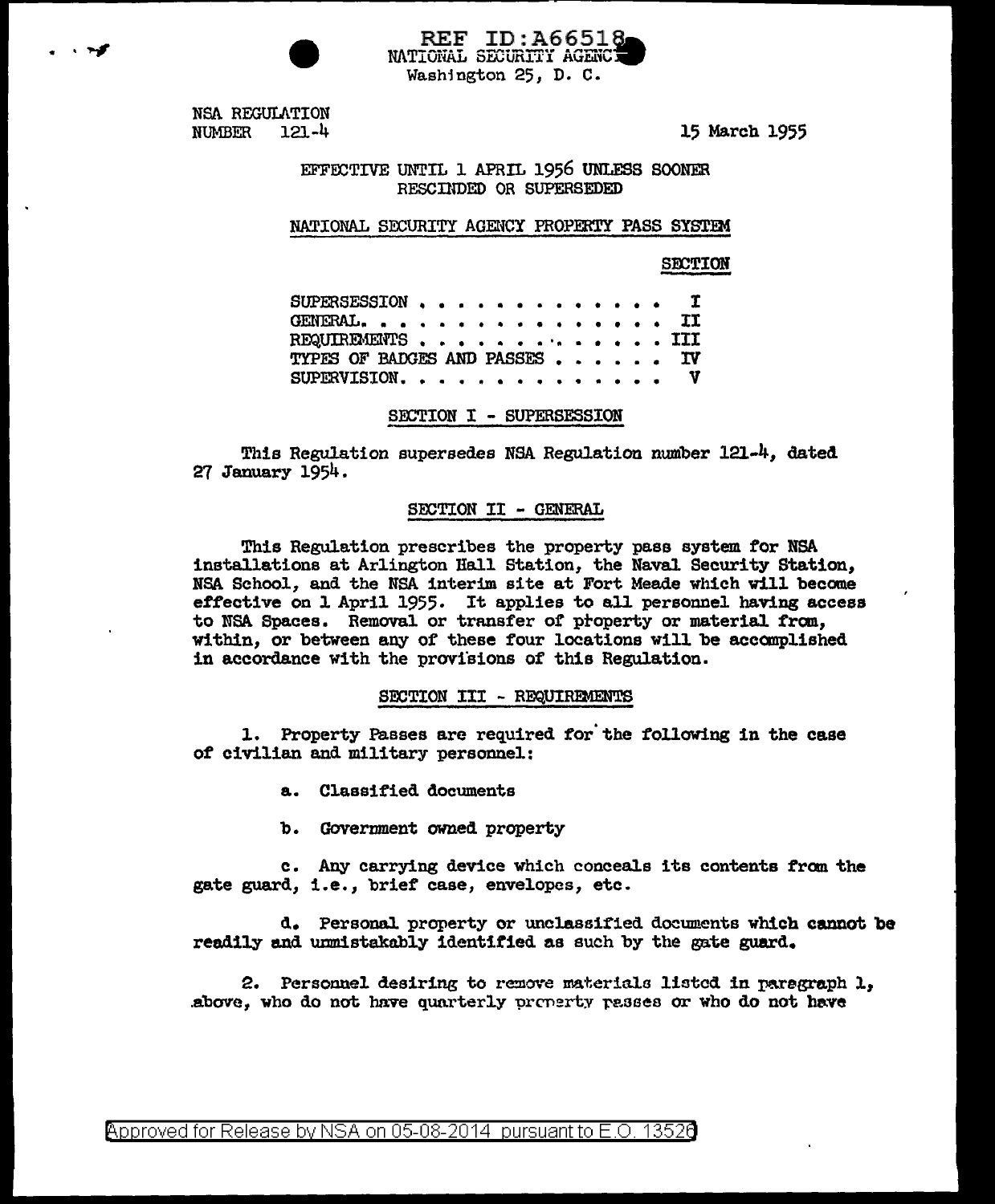$REF$  ID: $A66518$ 

NSA REGULATION NO. 121-4 15 March 1955

access to messenger badges must procure one-time property passes. Under no circumstances will civilian or military personnel having messenger badges, quarterly, or one-time property passes remove material or property for individuals who do not have them. Disciplinary action will be taken against individuals violating this instruction.

3. Classified material may be carried out of NSA installations. when necessary for use as reference material in conferences and meetings, only with the express permission of individuals accountable for such material. Under no circumstances may classified material be retained over night in an individual's home or other place where adequate stowage facilities are not available.

4. A messenger badge or property pass is not required *tor* property being removed by civilian and military personnel which can be readily recognized as personal property, such as:

- a. Lunch boxes and lunches
- b. Unwrapped or otherwise exposed clothing
- c. Special Services library books
- d. Periodicals and newspapers
- e. Small purses
- *t.* Small Post Exchange and Ship Service purchases

5. Any person obtaining a one-time property pass is responsible for surrendering the pass to the sentries stationed at the gates (vehicular or pedestrian). If, for any reason, the pass is not used, it must be returned to the activity from which the pass was issued.

6. Search or any person, properly, or vehicle to insure compliance with this regulation may be conducted when ordered by installation commander.

7. No person, other than the installation commander or his designated representative, is authorized to issue property passes for the following listed material to be brought on or to leave an installation:

a. Fireanns 01· ammunition

- b. Lxplosive devices of any type including pyrotechnics
- c. Cameras or unprocessed film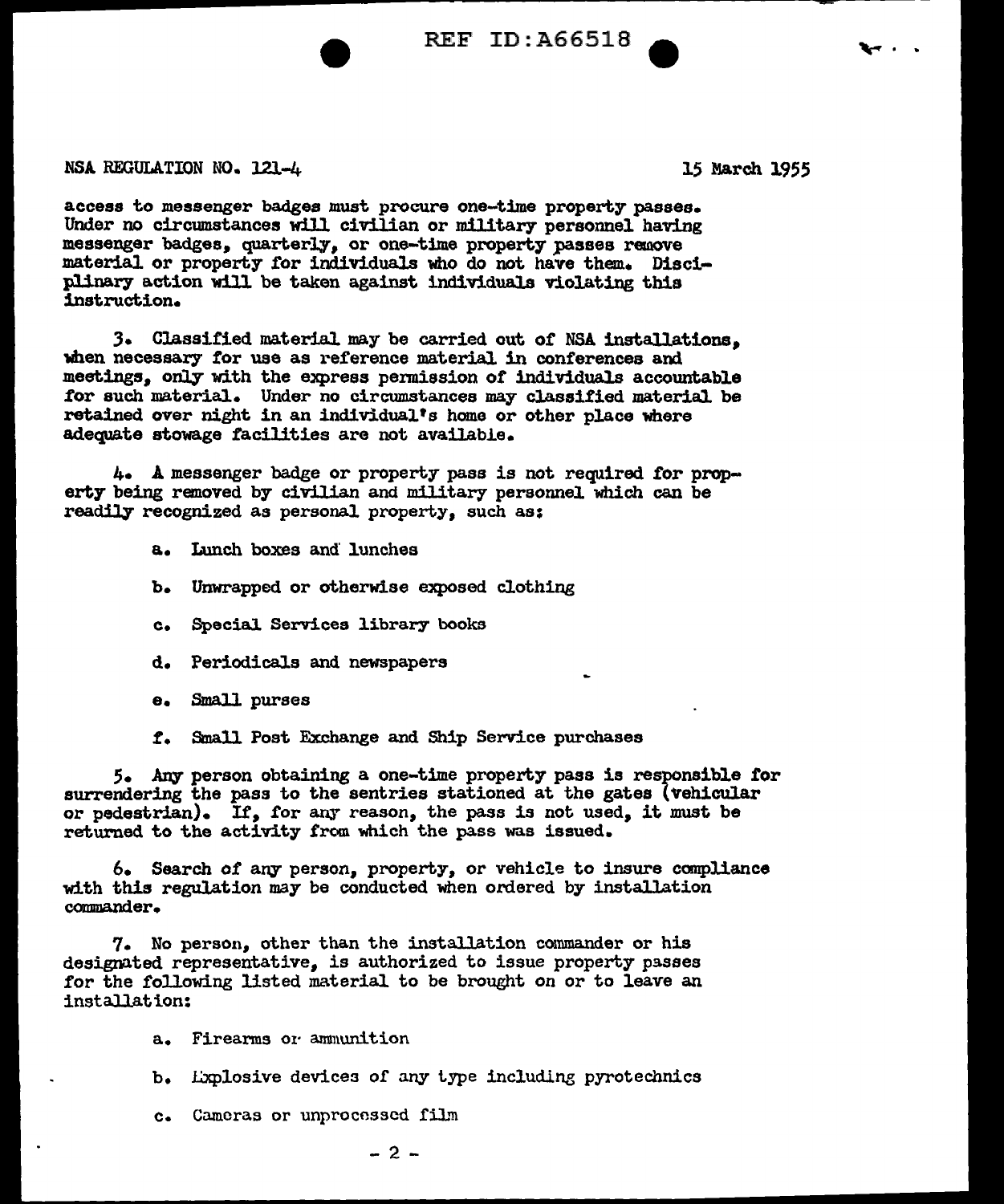- ...... e REF ID:A665. ...... NSA REXIDIATION NO. 121-4 15 March 1955

- d. Radios or television sets
- e. Alcoholic beverages or narcotics.

## SECTION IV - TYPES OF BADGES AND PASSES

l. NSA. Messenger Badge.

a. NSA messenger badges are issued to Chiefs of Staff Divisions and Offices in sufficient quantity to meet the operational need. They are to be used by messengers within the confines *ot* the\_ four locations and between them when necessary in performance *ot*  official duties. The wearer of the messenger badge may carry property or printed material on or off the station or location, and in and out of the respective compounds therein, without inspection.

b. The responsible official will issue the messenger badge on a one-time basis as the need arises. He will not allow the badge to remain in another person's custody when not in official use. Messenger badges are not to be removed fran their locations for use of individuals desiring to remove property or material at the end of the work day.

c. During non-duty hours, minimwn storage requirements for the messenger badge will be the same as prescribed for CONFIDENTIAL materiaL A record of the physical. location of each badge will be maintained by each responsible official. and a monthly accounting by D/F (RCB-246) made to the Chief, Security Division.

## 2. NSA One-time Property Passes.

a. NSA one-time property passes are issued to Chiefs of Staff Divisions and Offices in sufficient quantity to meet the operational need. They are to be used by' individuals having an innnediate and one time need to remove property or material when the use of the NSA messenger badge is not feasible. Passes are issued by the Chief' of the Staff Division or Office concerned, or his designated representative and are valid only on the date and at the approximate time specified thereon.

b. One-time property passes will be logged out on NSA Form G2448 at the time of the issuance. All entries on the onetime property pass and the log (NSA Form G2448) will be canpleted. Chiefs of Staff Divisions or Offices will be required to acknowledge receipt of the serial numbered one-time property passes and will be held accountable for same. During non-duty hours, minimum storage requirements will be the same as prescribed for CONFIDENTIAL material. One-time property passes can be requisitioned by  $D/F$